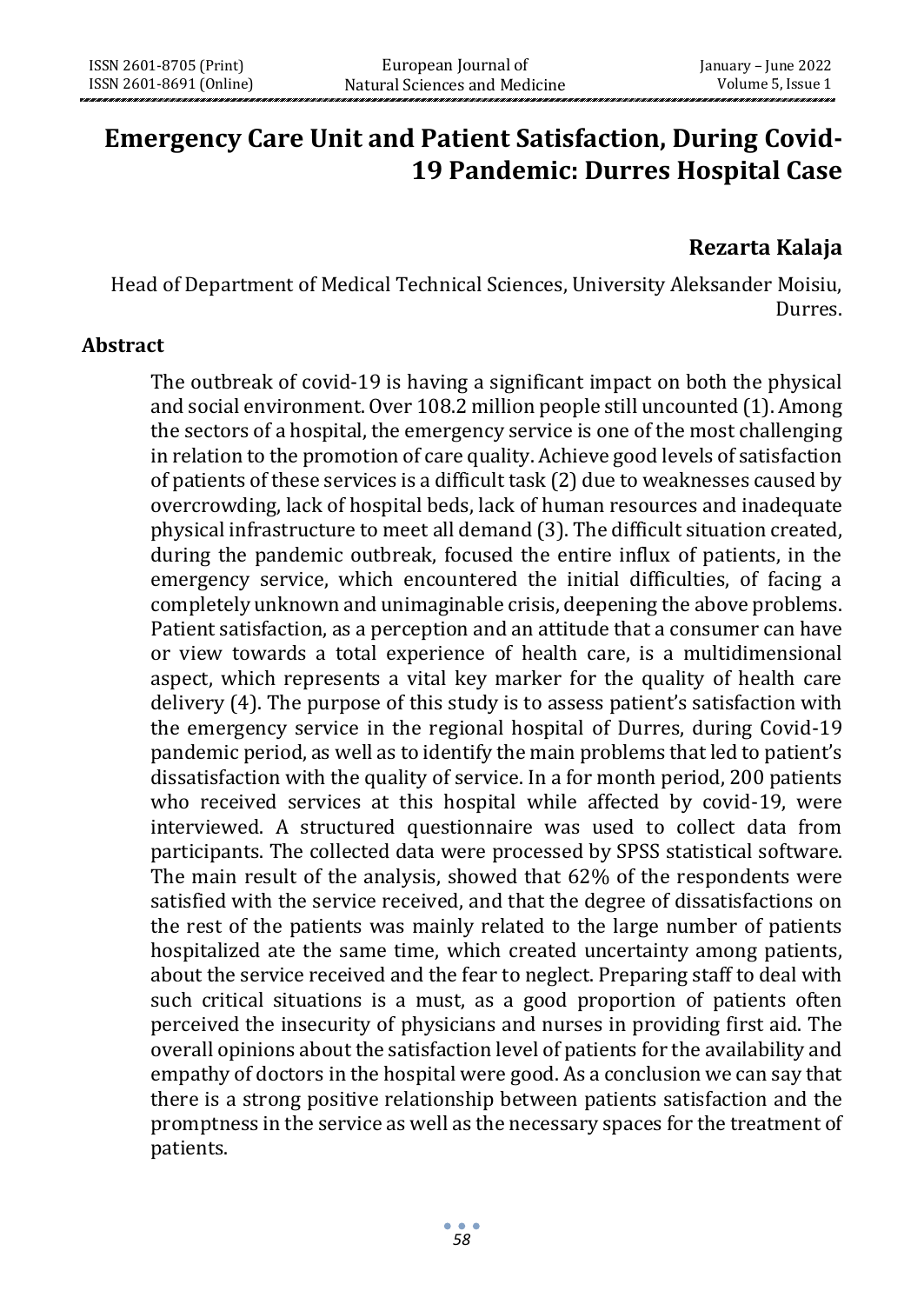**Keywords**: Covid-19 Emergency care unit, patient satisfaction, regional hospital Durres.

### **Introduction**

The outbreak of covid-19 is having a significant impact on both the physical and social environment. Over 108.2 million people still uncounted (1). Among the sectors of a hospital, the emergency service is one of the most challenging in relation to the promotion of care quality. Achieve good levels of satisfaction of patients of these services is a difficult task (2) due to weaknesses caused by overcrowding, lack of hospital beds, lack of human resources and inadequate physical infrastructure to meet all demand (3). The difficult situation created, during the pandemic outbreak, focused the entire influx of patients, in the emergency service, which encountered the initial difficulties, of facing a completely unknown and unimaginable crisis, deepening the above problems. Patient satisfaction, as a perception and an attitude that a consumer can have or view towards a total experience of health care, is a multidimensional aspect, which represents a vital key marker for the quality of health care delivery (4).

In Albania covid-19 pandemic has exposed problems related to health care, and demonstrated the system problem through the patients access the health care service (5). The increases of cases with severe acute respiratory syndrome in Albania over bounded the healthcare system. We had limited human resources; general practitioners provided long time waiting form health service in the emergency room and service (6).

The impact of the COVID-19 pandemic in the health care system in Albania is noticeable. In this study our purpose is to assess patient's satisfaction with the emergency service in the regional hospital of Durres, during Covid-19 pandemic period, as well as to identify the main problems that led to patient's dissatisfaction with the quality of service.

### **Methods**

This is a four-month study were patients who received services at this hospital while affected by covid-19, were interviewed. In total, 200 patients responses to the questionnaire from September 2020 till January 2021. The questionnaire was designed in closed questions and the patients were answered as an interview form. The survey contained a total of 15 questions including data about patient's satisfaction in emergency service in Durres hospital and about demographic data. To the question about how satisfy patients were from the health service they answered on a 5-point scale where 1 was "not satisfied" and 5 "very satisfied" with health care service. The collected data were processed by SPSS statistical software. Data were represented as mean and percentage.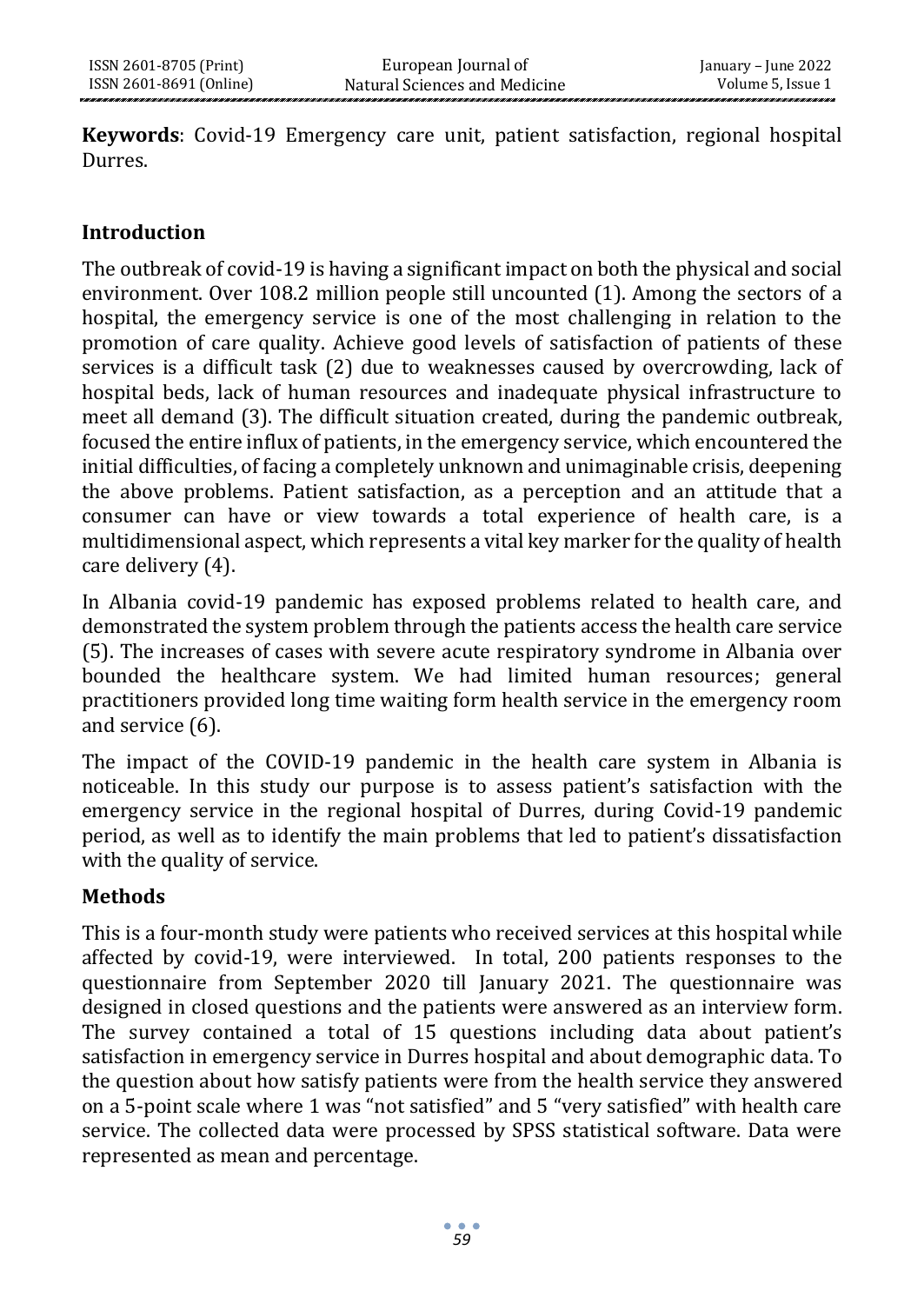### **Results**

From 200 patients that completed the questionnaire, 64% were women and 33% were men. The mean age was  $37.2 \pm 13.2$  years old.

| Gender                        | Nr  | $\%$            |
|-------------------------------|-----|-----------------|
| <b>Male</b>                   | 72  | 36              |
| Female                        | 128 | 64              |
| <b>Total</b>                  | 200 | 100             |
| Mean age ± SD                 |     | $37.2 \pm 13.2$ |
| <b>Education</b>              | Nr  | $\%$            |
| <b>Higher education</b>       | 96  | 48              |
| <b>Secondary</b><br>education | 51  | 26              |
| Elementary<br>education       | 37  | 18              |
| <b>No education</b>           | 16  | 8               |
| <b>Total</b>                  | 200 | 100             |
| <b>Living</b>                 |     |                 |
| <b>Rural</b>                  | 114 | 57              |
| <b>Urban</b>                  | 86  | 43              |
| <b>Total</b>                  | 200 | 100             |

Table 1. Demographic data of patients who received emergency assistance

From table 1 we can see that 48% of patients had higher education and 8 % had no education. 57% of them responded that live in rural place and all of them received hospital emergency assistance.

| Waiting time in emergency<br>service | Nr(%     |
|--------------------------------------|----------|
| Up to 30 min                         | 24 (12%) |
| Up to 45 min                         | 98 (49%) |
| Up to 60 min                         | 41 (21%) |
| Up to 90 min                         | 37 (18%) |

Table 2. Waiting time in emergency service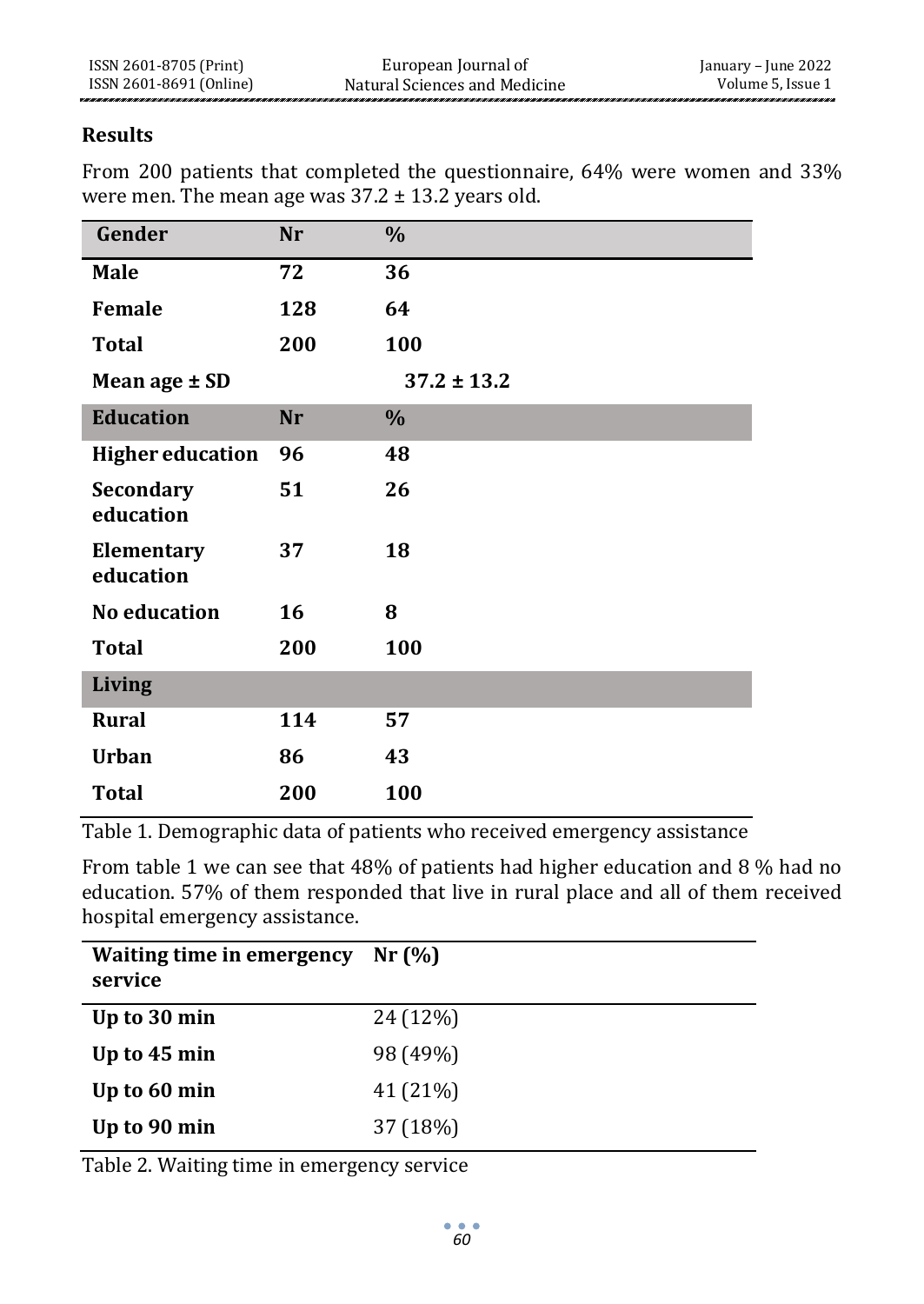From table 2 we have represented the waiting time for the service in emergency room in Durres hospital. As we can see 49% of patients reported that they had to wait up to 45 minutes to get health care service in emergency room.



Graph. 1. Patients satisfied from emergency service.

In graphic 1 it is represented patients satisfaction with emergency care service in Durres hospital. As we can see 62% of them answered that they were satisfied with emergency service and only 6% answered very unsatisfied.

## **Discussion and Conclusions:**

As many study reported that their health care system was affected from covid 19 (7), (8), (9); even in our study Covid-19 has affected the health care system in Albania. As we can see from our study the time of waiting in the emergency room was up to 45 minute in 49% of the patients.

Regarding patients satisfaction during covid-19, 62% of the respondents were satisfied with the service received, and that the degree of dissatisfactions on the rest of the patients was mainly related to the large number of patients hospitalized at the same time, which created uncertainty among patients, about the service received and the fear to neglect. Other studies have reported patients satisfaction about health care system during pandemic period, where they reported a decrease of patients satisfaction (10), (11).

Preparing staff to deal with such critical situations is a must, as a good proportion of patients often perceived the insecurity of physicians and nurses in providing first aid. The overall opinions about the satisfaction level of patients for the availability and empathy of doctors in the hospital were good.